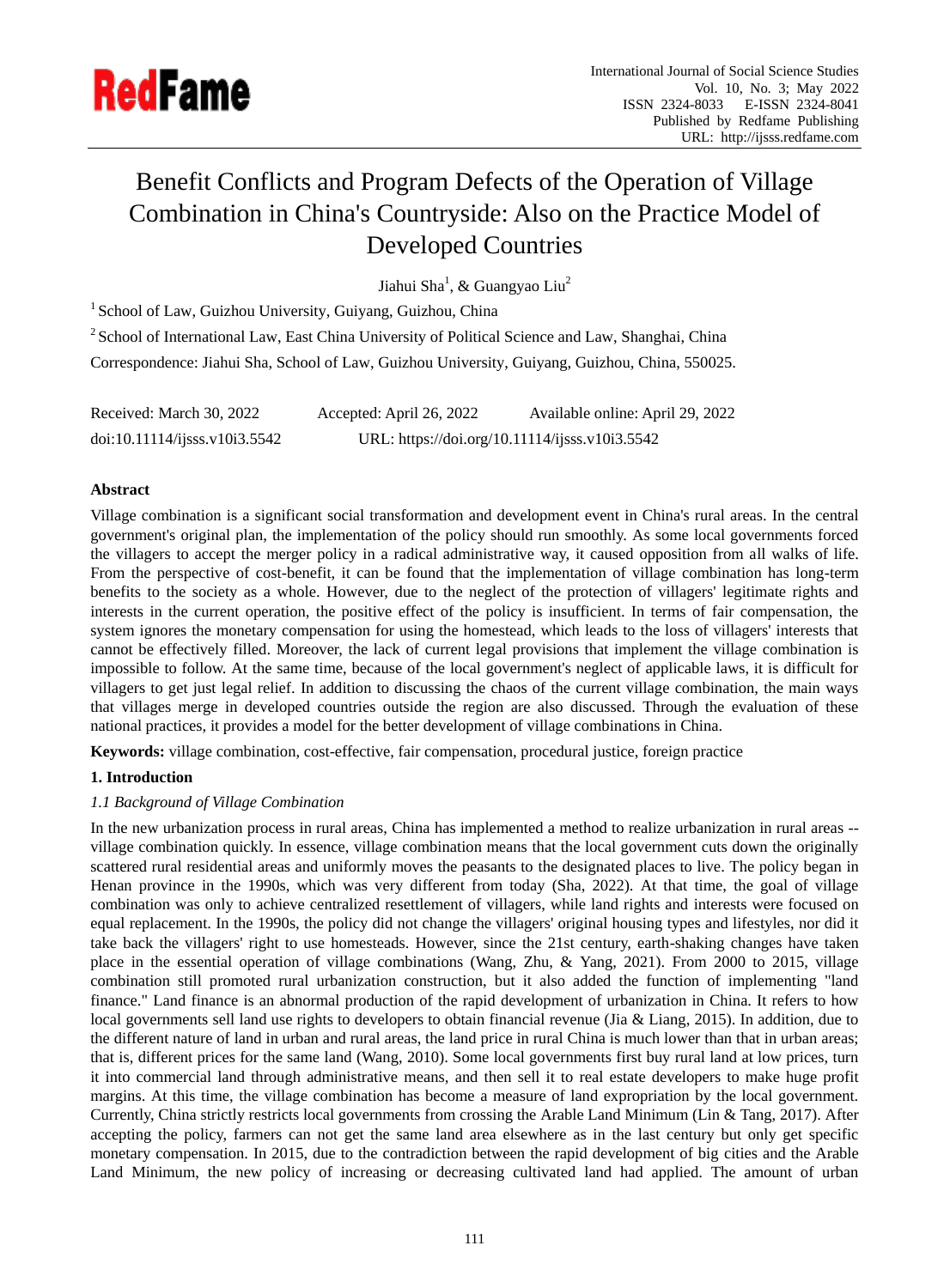construction land should be increased as much as the amount of cultivated land within the province so as not to decrease the area of cultivated land (Cui, 2020). For example, the increased arable land area of City A can be sold to City B as a land balance indicator so that city B can expand the area of urban construction land. Since then, small cities in the province have implemented village combinations, the villagers initially large area of homesteads expropriation into agricultural land (Li & Zhang, 2021). Thus, small cities can sell their land for fiscal revenue and allow villagers to buy flats to accelerate urbanization. However, some local governments accumulate contradictions between villagers and the government in practice because of radical administration.

Finally, conflicts between local governments and villagers boiled over in Shandong province in 2020. There are two main contradictions: first, the local government only compensates the villagers' houses but does not compensate them for the right to use the homestead, and the compensation is meager. Second, the local government adopts a more radical administrative measure when promoting the combination of villages, which leads to the villagers' disagreement with the government's behavior. Finally, because of the unreasonable monetary compensation and the government's radical administration, the local government lost administrative justice and caused criticism from all walks of life.

#### *1.2 View of the Academic Circle to Village Combination*

At present, the academic circles have a different evaluation of the value significance of village combination. Scholars who hold supportive opinions generally believe that the original rural governance model is challenging to adapt to modernization development (Miao, Yu, & Wang, 2022). However, village combinations can lower public management and improve the living environment (Li & Yang, 2022). In addition, it can promote the integration of urban and rural areas, narrow the gap between urban and rural areas, and create a new social order in rural areas (Wu, 2020). Some scholars believe it provides a stable social basis for sustainable agricultural output growth and income (Yang, 2021).

Moreover, the policy makes the scattered villages centralized, conducive to promoting rural urbanization (Guo, Li, & Wu, 2017). Academics who disagree generally argue that urbanization is not all about farmers living in apartments (Zhou, 2019). Fragmentation has reached the grassroots level in China, and the close-knit community life cobbled together by administrative means is not desirable (Li & Bi, 2014). In addition, the low compensation standard, the heavy burden of demolishing old buildings and building new ones, and the low enthusiasm of farmers to withdraw from the village make it challenging to continue the combination (He & Wang, 2021). The local government's alienated understanding of the cultivated land protection system makes the promotion of village combinations unable to improve residents' living standards (Wang, 2020).

This paper takes a neutral position, aiming at objectively analyzing many problems in the current operation of village combination. Significant issues include the high administrative cost of the government, the deviation between the benefit purpose and reality, the absence of compensation for the right to use homestead, and the lack of procedural justice in the local government's organizational behavior. This paper mainly discusses and analyses the current policy of village combination in China. At the same time, the paper discusses the practices of the major developed countries in the face of similar problems and puts forward brief suggestions for the reform of China's village combination.

#### **2. Cost-benefit Value Analysis**

#### *2.1 Cost of Village Combination*

The realization of the effect of administrative action is inevitably accompanied by the expenditure of respective costs between administrative organs and citizens. The cost of village combination includes two aspects: administrative expenses of government agencies and abnormal expenditures of villagers (Tian, Zhu, & Zhuo, 2015). Among the direct costs, government expenditure mainly includes staff salary, allowance, material consumption, organization operation, and time consumption, among which an enormous cost is undoubtedly economic compensation for villagers. The direct cost (Non-original daily living expenses) of villagers is concentrated in purchasing new apartments and the abandonment of original production and living facilities and tools.

Potential costs mainly include unnecessary financial expenditure and increased administrative risk. The root of all this is the disaccord between the villagers and the local government. Regarding potential expenses, the disagreement between the government and the villagers on integrating villages increases unnecessary expenditures and administrative risks. For example, in the early stage of the process of village combination, radical administrative intervention forced villagers to accept the policy. However, because the resettlement houses have not been built, the compensation funds are too small, the area of new apartments is too tiny and far away from agricultural farmland, and villagers have built simple plank houses in the open space around the farmland. This phenomenon dramatically increases the factors leading to social instability and raises the local government's social maintenance funds. From the villagers' point of view, the government's administrative measures first led to the destruction of their original homes.

Moreover, in the case of inadequate economic compensation from the government, living in simple rooms undoubtedly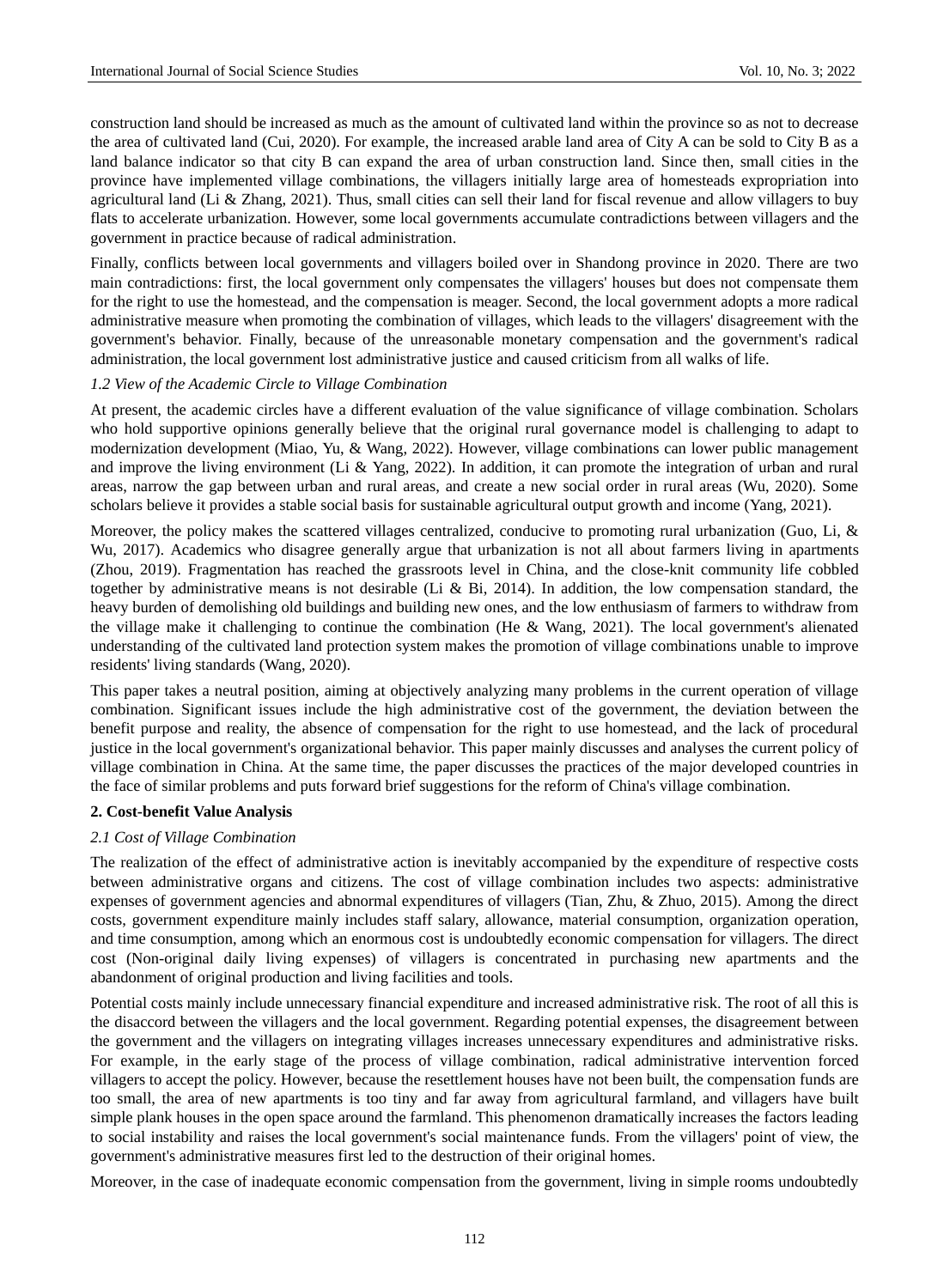significantly increased the economic burden of the villagers. Thus, the decline in villagers' quality of life and the increase in living expenses will be transformed into doubts about the credibility of local governments, which will increase the possible conflicts between villagers and the government. In addition, the lack of social infrastructure services for simple plank houses makes the legitimacy and rationality of the government's administrative measures questioned. As a result, the function of the service government under the doctrine of state omnipotence was obliterated, and administrative orders swallowed up the function of human rights protection.

Error cost generally refers to the cost caused by error or illegal administration in government administrative operations (Wang, 2018). The most apparent administrative mistakes in village combination mainly include the decisive intervention of administrative power, neglecting the actual will of villagers, and limited publicity period. Administrative mistakes will lead to the accumulation of villagers' dissatisfaction with the government and then increase their anti-social and anti-government consciousness.

#### *2.2 Consideration of the Benefits of Village Combination*

Administrative effectiveness generally refers to the benefit output brought by administrative actions. It is generally considered that the benefit output in this context is positive. The benefits produced by administrative effectiveness can be classified into tangible and intangible benefits. The temporal and spatial distribution can be classified into short-term, long-term, total, and local benefits (Wei, 2009). The long-term benefits obtained by the village combination are significant. For example, it can activate the market activity of villages and towns and improve residents' living standards. However, as the local government pays compensation to the villagers simultaneously, it has to be questioned by the villagers, which leads to the low short-term benefits. From a province-wide perspective, the land balance indicators created by consolidation can be purchased by large cities in the province. Big cities buy such indicators to provide land reserves for urban expansion and promote their urban development. From this point of view, the village combination's overall social and future effects are favorable for the province and the villagers as a whole.

In fairness, land expropriated or requisitioned in a particular area is generally used for local economic development or conversion of farmland to forest. However, the land expropriated in the village combination is not used for local economic construction but is sold to big cities in the province in land balance indicators. If the development of the whole province is the evaluation object, the integration of villages and settlements can promote the development of the whole region's economy. However, if the evaluation object is the villager, the indicator's buying and selling are more like squeezing the interests of farmers to supply urban development. Throughout history, the early development of industrial civilization was supported by the blood transfusion of agriculture. When industry prospers, it should be an industry that feeds agriculture (Cao, 2016). From this point of view, the implementation of village combination is the merciless plunder of villagers by urban development and the wanton infringement of capital on vulnerable groups. The power of "plunder" comes from the local government's desire for land finance, while the reason for "plunder" is the unclear distribution of homestead rights and interests.

In the optimization of grassroots management, village combination can reduce the number of grassroots organizations and improve the operational efficiency of governments. (Wu, 2022). In terms of ecological function, it can realize returning to farming after leaving the house, which increases the arable land area and optimizes the ecological environment to a certain extent. In terms of intangible benefits, mainly legal, moral, political, and other aspects, the implementation effect of village integration is not good. The implementation of an excellent administrative act should conform to the requirements of the law, but there are apparent legal loopholes in many legal documents and administrative measures in the village combination. For example, to achieve organizational goals, administrative organizations ignore the requirements of the Constitution and relevant laws and want only to involve civil rights and interests, which leads to negative views of the local government by villagers.

Overall, the social and economic benefits of the village combination far outweigh the monetary costs to governments, but most land values are divided between local finance and the big cities. In addition, the tiny compensation villagers receive can hardly support the purchase of housing. The superposition of various factors makes the villagers dissatisfied with the behavior of the local government, thus aggravating the possibility of conflicts between the villagers and the government. At present, how to maximize the protection of villagers' legitimate rights and interests to avoid the occurrence of social conflicts is the most urgent problem facing the local government.

# **3. Fair Compensation for the Dilemma**

# *3.1 Neglect of Compensation for Use Right of Land*(*Homestead*)

Under prioritizing public interests, Article 10 of China's Constitution states that land and its attached objects can be expropriated and requisitioned by the state under-compensation. In addition, Article 13 of the Constitution emphasizes the inviolability of citizens' private property rights and the state's responsibility for monetary compensation for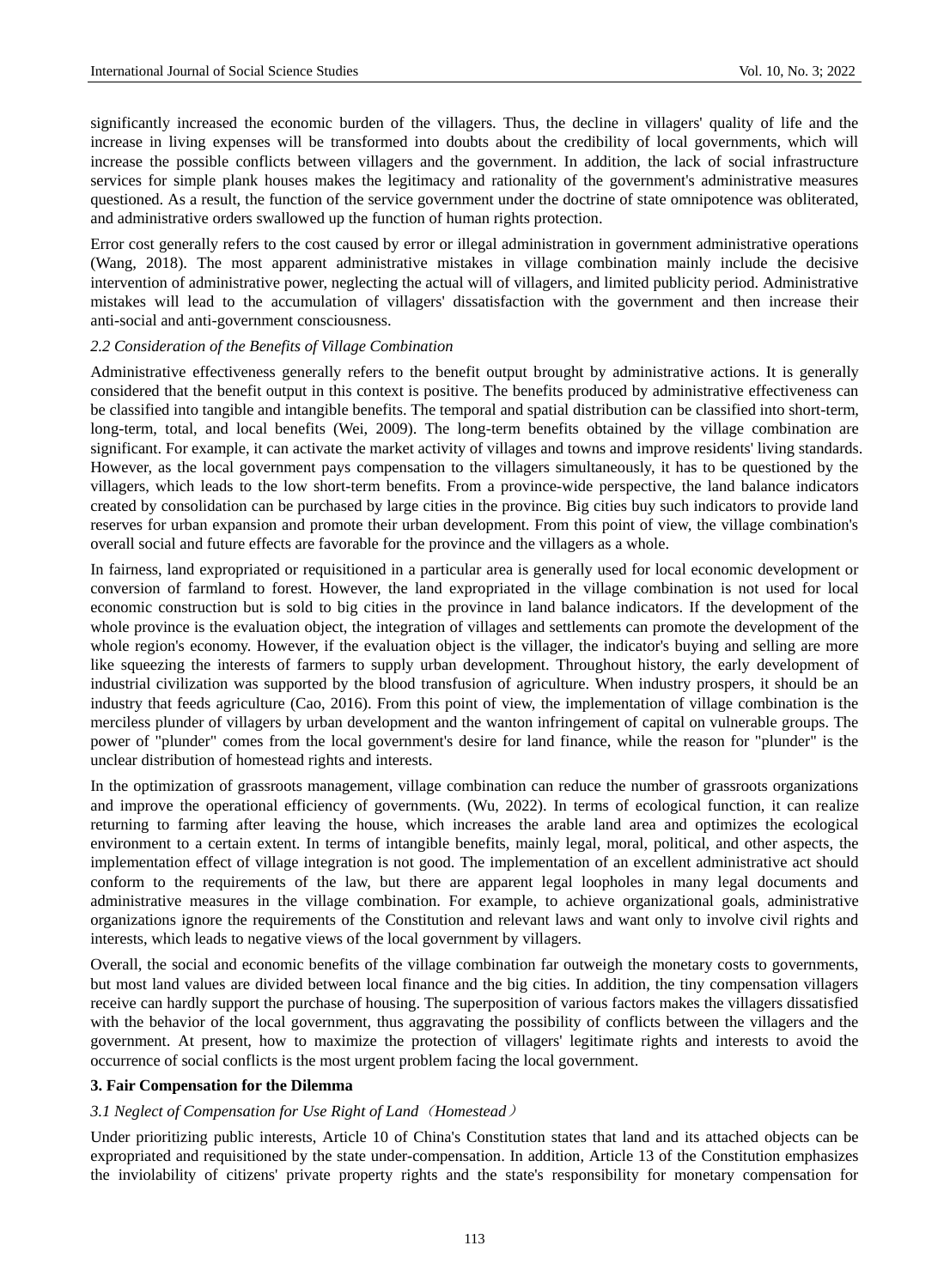acquiring private property. According to the Constitution, the state's property rights expropriated and requisitioned are citizens' private property. At the same time, the object of expropriation and the object of compensation are defined as citizens or legal persons. That is to say, all the subjects of property rights are also the subjects of the right to compensation, and the two cannot be separated. According to the theoretical interpretation of Article 13 of the Constitution, the land expropriated in Article 10 should also be private property, and the object of compensation must be natural persons or legal persons (You, 2016). However, no matter the state system or the Constitution, there is no individual ownership of land in China in the general sense. In constitutional practice, China ascribes rural land ownership to village collective organizations, from which farmers only obtain land use rights. However, the reality is that after the country expropriates rural land, the compensation is not allocated to the collective organization in advance but directly handed over to farmers. After the homestead is requisitioned, the village collective organization does not obtain national compensation. On the contrary, farmers who only owned land-use rights were compensated, which led to the separation of ownership subject and compensation subject.

Due to the consideration of the realistic system, the rights, and interests of Chinese farmers to land only include the right to use. In China, the object of compensation in land expropriation has always been the peasants' land use right, and the collective organization is only the fictitious subject of ownership (Yuan, 2020). Therefore, the source of monetary compensation rights and interests is farmers' land use rights, and the compensation object is villagers. Therefore, the essence of the state in the process of land expropriation is to expropriate the villagers' land use rights. In essence, the change of villagers' right to use homestead is collecting the right to use homestead by the state. The right to use homestead is a typical usufructuary right. From the content of rights, land contract management rights, homestead use rights, and other rights are independent property rights, which should reflect the independent value of property rights (Fang, 2019). The Modern rule of law requires that the state expropriation of independent property rights compensate citizens. However, although the compensation range in village combination is extensive, the compensation of homestead use rights is only missing.

### *3.2 Gap Between the Amount of Compensation and Loss of Equity*

Article 243 of the Civil Code stipulates that the state compensate the land and its attachments when expropriating collectively-owned land. At the same time, villagers should be given reasonable resettlement subsidies to ensure that citizens' living conditions do not decline. In addition, Article 48 of the Land Administration Law also stipulates that fair and reasonable compensation should be paid attention to inland expropriation to ensure residents' quality of life. Compared with the previous, the newly revised Land Management Law pays special attention to both fair compensation and reasonable compensation, which has exceeded the general scope of executive compensation. Fair means equality; that is, the loss of equity and equity gains are equal. The fair compensation should be reflected in the scope of compensation and the amount of compensation in the village combination. However, the non-compensation for homestead use right has lost its fairness in the compensation scope in practice. In addition, in terms of compensation, Heze in Shandong Province provides the subsidy price of the main house per square meter in 500-700 RMB, an outbuilding is less than half of the main house, an adobe house is not priced, and some rooms have 10% to 20% depreciation costs (Lv, 2020). However, the replacement price of the resettlement house in Heze with the original house is about 1100 RMB per square meter, and the excess area is 1800 RMB per square meter. According to Shandong's relevant homestead area regulations, the average down for each household resident is up to 150 square meters, and the resettlement fee after the conversion is only 100,000 RMB. However, these resettlement fees and other subsidies are not enough to buy a building of the same size. The most disappointing thing is that the current compensation standard is far lower than that levied for urban residents of the same area. Due to the development differences between urban and rural areas, the same land area presents a "same land with different prices" pattern between urban and rural areas.

There is no difference between the country's land expropriation and the village combination, which leads to the loss of citizens' land use rights. However, under the banner of village combination, the local government does not compensate the homestead use right and lowers the compensation standard, violating the requirement of fair compensation. Moreover, different village regulations and local culture have created the situation where several generations of Chinese traditional rural families live together (Nie, 2016). Especially in Shandong province, due to the unique rural traditional customs, children and parents live in the same yard, but not at the same time all kinds of daily activities. This cultural phenomenon presents the family as a collective externally but internally as separate living units. However, due to the lack of compensation, villagers cannot purchase large residential areas to meet the needs of their families. Different generations of people living in a relatively narrow space can easily cause the emergence of all kinds of family conflicts. In addition, due to the reduction of housing area, farmers all kinds of agricultural tools, agricultural production tools lost storage space. The resulting hidden expenses add up, and the quality of life is hardly better than before. The increase of all kinds of costs and "land management Law" set in the guarantee farmers' quality of life does not reduce the original intention is contrary. As scholars point out, unfair compensation is bound to cause severe social dissatisfaction and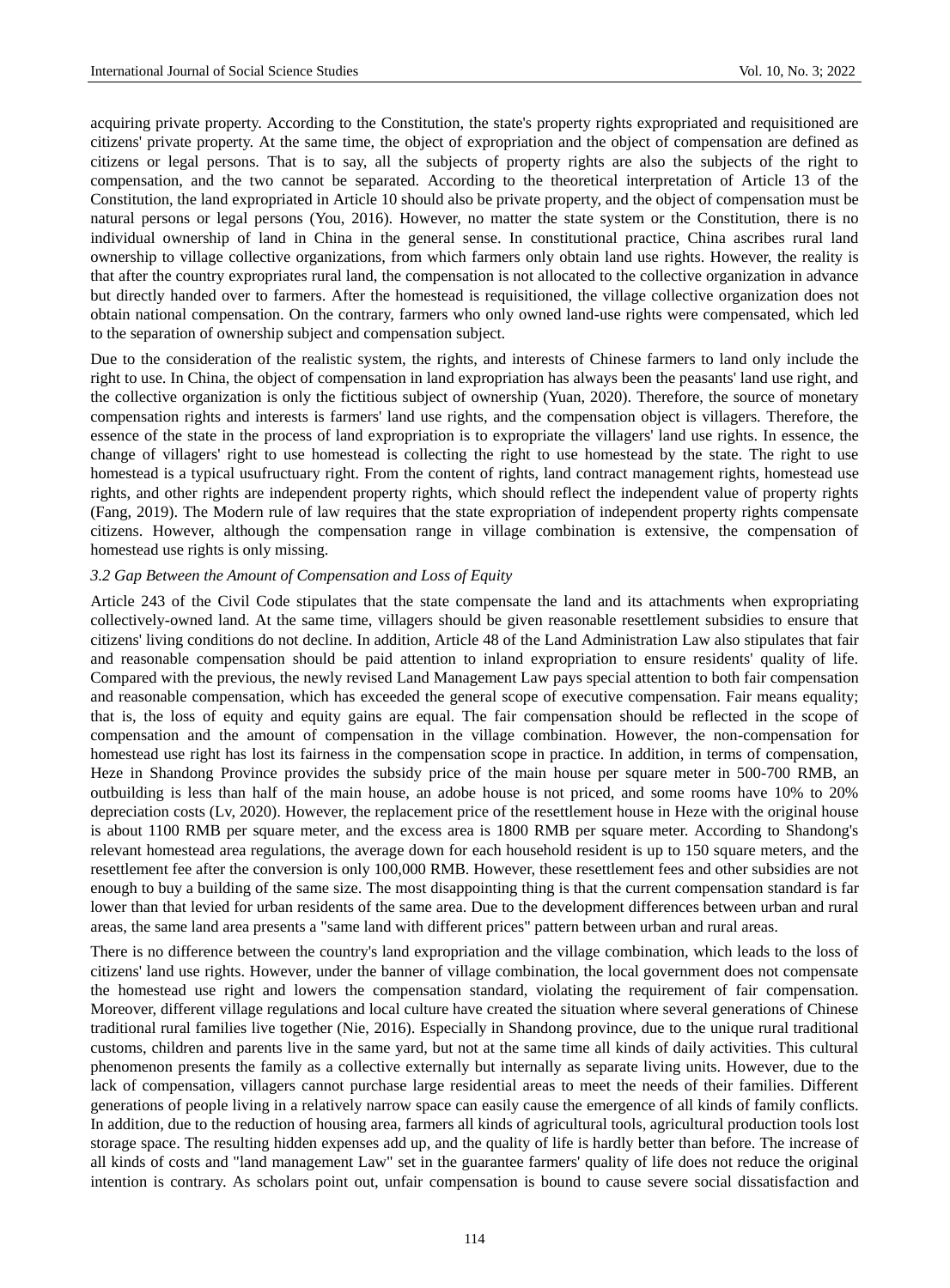resistance, which is obviously to be avoided in the system design of any country (Zhang, 2005).

The rationality of organizational behavior requires the government to minimize the loss of citizens' rights and interests but also requires the government to compensate citizens' rights and interests in various ways. In terms of the current compensation method of village combination, it is monetary compensation. However, monetary compensation alone cannot solve all the follow-up problems, such as the radical administrative's psychological oppression of the citizens and the decline of villagers' credibility in the government. From the perspective of fair and reasonable compensation, the current village combination has not realized the government administration's maximum protection of villagers' rights and interests. The legitimate rights and interests of villagers are covered up by the aggressive administration of individual local governments. However, in terms of long-term social benefits, village combination in the future is a crucial measure to achieving China's rural social development. The current task is to issue local legal documents as soon as possible to standardize the implementation of the village combination and pay attention to the compensation of villagers' rights such as homestead.

# **4. Excessive Administration Damages Villagers' Rights and Interests**

### *4.1 Loss of Procedural Justice*

The procedural justice of village combination mainly includes the governmental procedural justice of land expropriation and the approval justice of specific land planning (Hu, 2013). This section mainly discusses the government's lack of justice in land acquisition. The land is the most basic means of production for villagers, directly related to their living standards and future development prospects. Therefore, laws and regulations on changing land rights and interests should ensure procedural justice to the maximum extent while ensuring substantive justice. The legal documents related to village combinations in Shandong province are still under discussion. Although the Administrative Measures expired on January 31, 2020, its role in developing village combinations during the effective period should not be ignored. Among them, it makes a brief provision on the administrative procedure between the government and the villagers in the operation process of the village combination. It can be summarized as follows: a. Give full consideration to villagers' opinions and forbid large-scale demolition and construction. b. Publicizing compensation plans for villagers and holding villagers' hearings. c. Disclose the project schedule and fund allocation.

Although adhering to the provisions of Administrative Measures can not make up for the absence of substantive law, it at least can ensure the maximum legitimacy of the procedure (Liu, 2018). However, in reality, the "Implementation Opinions of Village Combination" in the Heze City of Shandong Province directly delimit 16 towns and townships as the pilot places of village combination. The radical exercise of administrative power directly ignores the critical requirement of fully considering villagers' opinions. In addition, in combining villages and living together, individual local governments in Shandong issued task indicators and internal criticism of the units that failed to complete the indicators beyond the deadline. Under administrative pressure, some grassroots units carried out various acts that seriously interfered with villagers' average production and life and forced them to sign relocation contracts. For example, the police "persuaded" the villagers' consent to move, grassroots leaders personally "talked" with the villagers, and local forces illegally intervened (Xu, 2020). These acts have seriously violated the villagers' will, and there is public power to the private subject of coercion suspicion. (Chang & Liu, 2021). Finally, the Administrative Measures only provide for the hearing of the application of objections to the compensation scheme but do not provide for the hearing procedure of objections to the relocation of land expropriation.

# *4.2 Absence of a Guarantee Mechanism*

Based on the requirement of relevant correspondence, every exercise of state power must provide proper relief somehow. In the practice of village combination in several cities of Shandong province in the spring of 2020, the government always emphasized the realization of administrative efficiency but ignored the protection of villagers' rights and interests. In addition, in practice, the villagers' participation in the whole process is low, and the local government's protection of villagers' legitimate and fundamental rights is seriously absent. Especially in the economic aspects of property rights, security rights, and social supervision, expression, participation, and other rights and interests have been collectively forgotten.

For example, the supervision and inspection section of the Administrative Measures stipulates the legal compliance of the internal operation of the government and ensures the legal and proper operation of the power between the administrative levels of the government. However, it neglects to emphasize protecting citizens' rights and interests stipulated by state administrative actions. Although the "Management Measures" express respecting the villagers' will, it is equivalent to a beautiful moon in the mirror when there is no supporting system protection. In addition, some villagers were forced to "voluntarily" sign the relocation agreement during the operation of the village combination in Shandong province, which resulted in their legal property rights not being adequately protected. Citizens who are dissatisfied with the state administration can bring a lawsuit in court.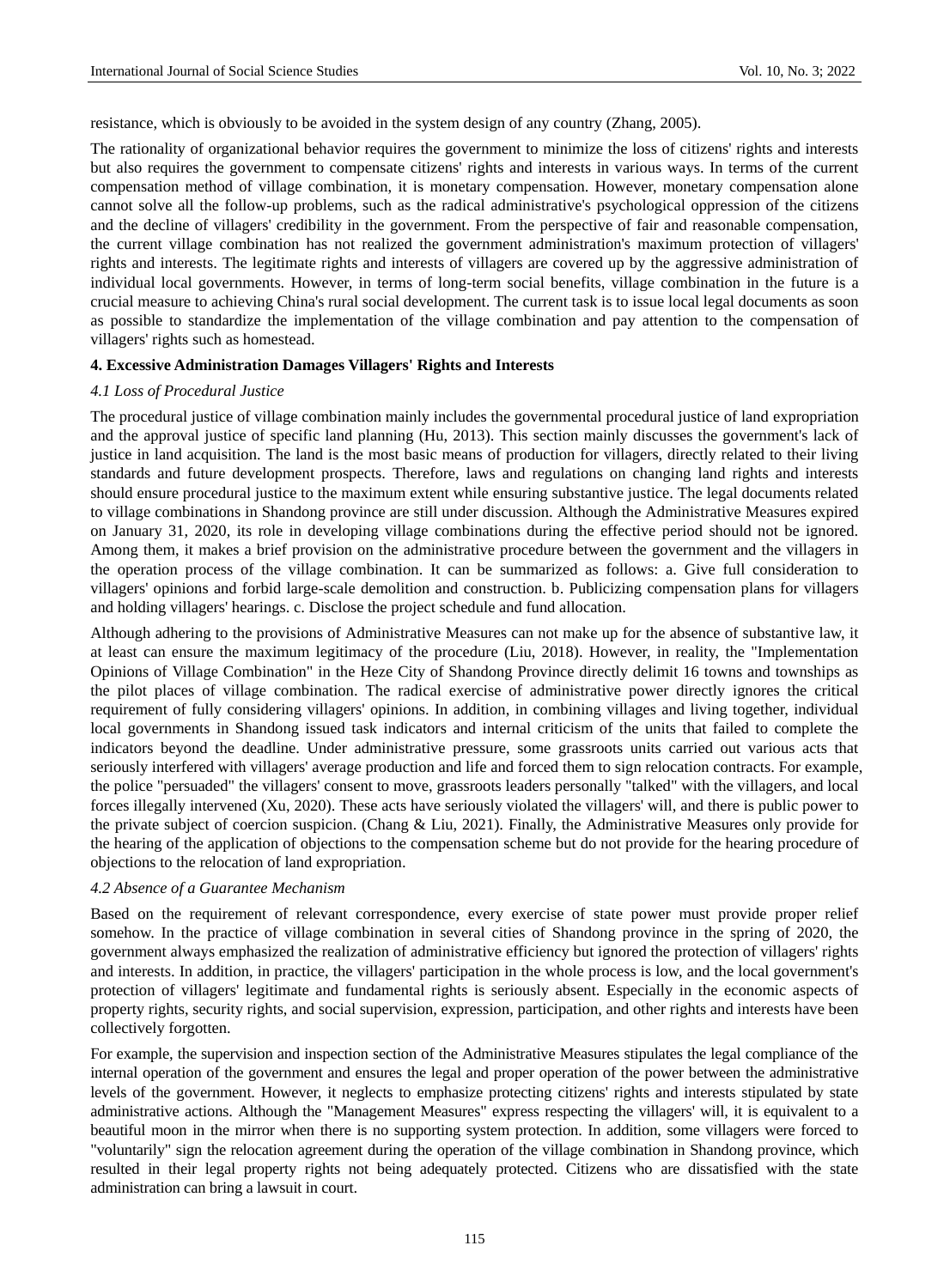Nevertheless, under the significant lack of legal culture in Rural China, it is difficult for the villagers' groups to carry out solid judicial relief. In addition, as rural collective organizations with rural land ownership and as unique legal persons under the civil code, although their rights and interests have been reduced, they still choose to remain silent when facing the offside of public power. Village committees, as grassroots organizations, should protect the legitimate rights and interests of village collective economic organizations and villagers by the law. (Liu, 2021). However, in reality, the village committee has become the "agency" of the higher government to "educate" the villagers to move (Xie, 2012). In addition to the villagers' weak awareness of the rule of law, what is more, critical is the lack of a set of guarantee mechanisms.

# **SUMMARY**

The village combination should be an administrative measure to improve the living standard of the villagers, return the houses to farming and promote the regional economic development. However, in practice, because of the radical administration of the local government, the villagers' legitimate rights and interests are ignored. Analysis of the operating costs of the village combination will find that the administrative expenses in the general sense are only a minority. Non-essential expenses due to aggressive mergers and inadequate compensation mechanisms make up most of the cost. In addition, the increase in administrative risks of the government leads to the increase of funds for social stability and the decline of government credibility. From the long-term and overall social benefit, the implementation of the village and living together is positive. For example, it can improve the living standards of villagers, enhance the efficiency of local governments, and increase the value of land in the region. However, long-term benefits should not be achieved at the cost of neglecting villagers' rights in the short term. The local government should realize both administrative efficiency and administrative benefit in implementing the village combination. Externally, the change of land rights and interests of farmers in the middle of the village is collective land ownership by the state. However, internally, it is almost identical to the effect of state land expropriation. However, village combination allows local governments to avoid paying farmers what would otherwise be high compensation for expropriated land. Thus, the government obtained the villagers' homestead rights relatively lowly. Such practices of local governments are illegal and should be corrected. In addition, farmers' expenses for new apartments and other living expenses cannot be covered under current compensation standards. So, this makes the rationality of the administrative action of the local government questioned. Taking Shandong Province of China as an example, the chaos in the practice of village combination in 2020 mainly comes from the imperfect legal documents and the irregular operation of the implementation security system. In addition, the loss of the function of the village committee to protect villagers' legitimate rights and interests from infringement is also an important reason.

#### **5. Also: Practice Mode of Developed Countries**

In China, village combination is bound to show its characteristics because it involves the change of traditional local structure. However, its remarkable characteristics cannot cover up its primary connotation as a change in the operational structure of the autonomous area. Some developed countries have also experienced the reform of grassroots institutional units with their characteristics in the past hundred years. In the past 100 years, Japan, the United States, Britain, France, Germany, and other countries have carried out more than once rural integration, or it could be called "consolidation of autonomous area." In the context of China's practice, rural revitalization is the ultimate goal of implementing village combination. However, based on absorbing beneficial experiences from developed countries can avoid many adverse factors such as administrative overreach and inadequate human rights protection. Based on the analysis and analysis of the merger process of grassroots institutional units in the five countries, "grassroots ally" can be divided into two merger paths.

#### *5.1 Public Power Dominant Type*

Generally speaking, the grassroots merger in Japan, Britain, and Germany adopts the mode of public power leading. The main characteristic of this way is that the public authority does not give the citizens the power to resist the act of merger but adds the obligation that the citizens are forced to accept. Of course, there are certain compensations in individual cases.

During the Meiji, Showa, and Heisei periods, Japan experienced a large-scale consolidation of the autonomous area in each period (Jiao & Sun, 2008). Although Japan has established the principle of "independent decision-making and self-responsibility" (Qiao & Luo, 2014) in terms of the relationship between the central and local governments, the decisions of public administrative organs have always been the leading force in promoting the integration of grassroots municipalities (grassroots municipality includes autonomous cities, autonomous villages and autonomous towns). Legislation is the prerequisite for administrative organs to promote the merger of a grassroots municipality. For example, the promulgation of the Law of Promotion Merger of Grassroots Municipality provided the necessary power for the emergence of the merger wave in the Showa period. In addition, the revision of the Special Law of Merger of Grassroots Municipality also contributed to the emergence of the Heisei Merger. (Xiao, 2022). In the end, Japan established the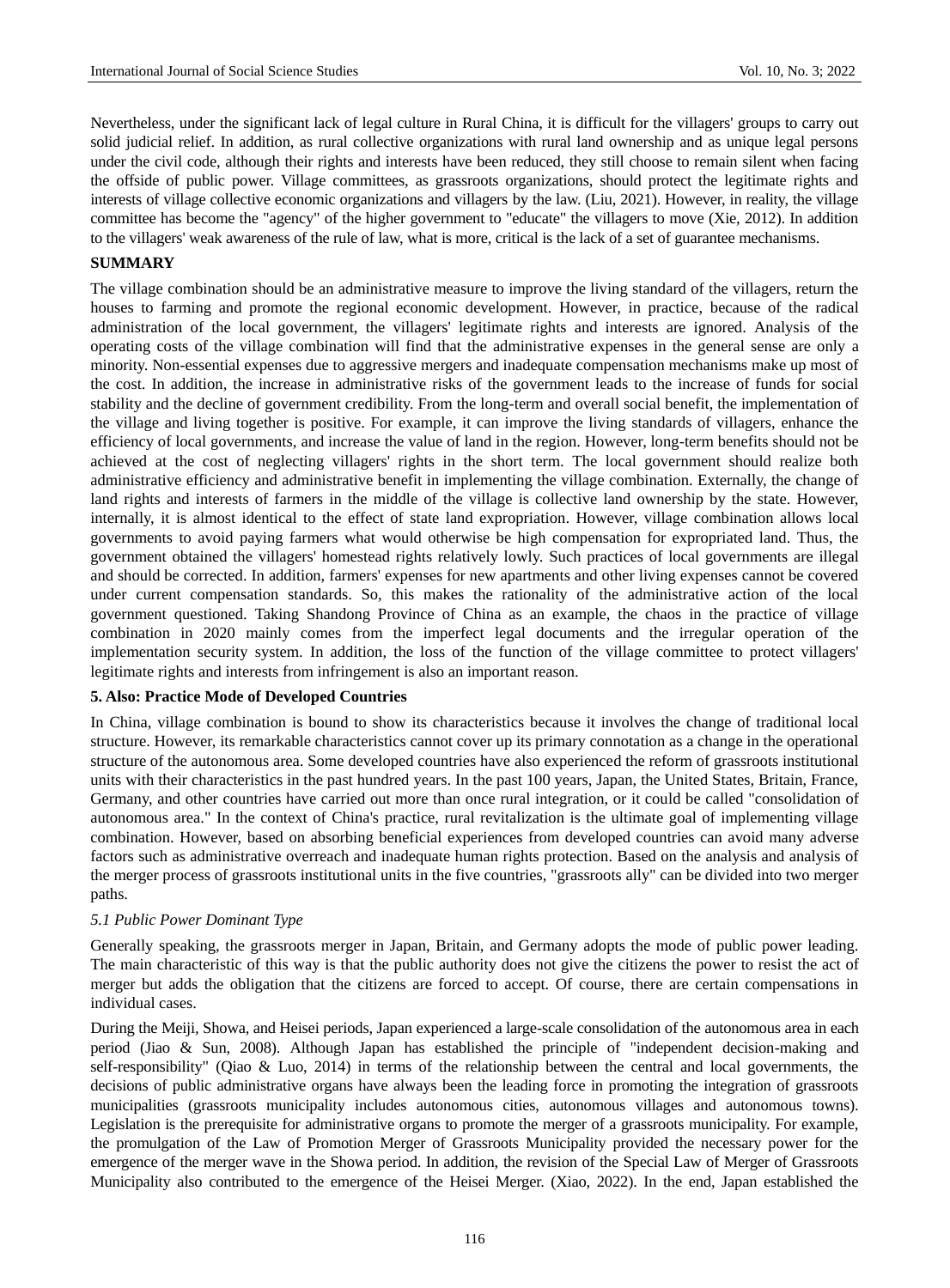consolidation model of grassroots autonomous units based on the premise of legislation by the Parliament and starting with the government organization. As in most developed countries, in Japan, grassroots institutional units enjoy a degree of autonomy, as do the autonomous cities, autonomous villages, and autonomous towns are the basic building blocks of Japanese society. The promulgation of the Local Autonomy Law consolidated the autonomous status of towns and villages at the grassroots level. The bill also stipulates that a merger committee should be established to discuss matters. Generally speaking, the merger committee comprises representatives of the local government, the mayor of the grassroots municipality, councilors, and representatives of the town's residents (Wang, 2017). According to legislation, residents should have a certain amount of decision-making power in the merger of towns and villages. However, the reality is that it is impossible to fully realize the autonomy of residents in the merger negotiation led by the local government, mayor, and town council members. As an opinion gathering platform, the combined committee is supposed to bring together the voices of the broadest range of residents. Nevertheless, it became a platform for distributing benefits among the public power holders in the end. In general, the residents of Japan have the opportunity to participate in the merger committee and express their wishes, but their wishes are difficult to be adopted.

In the UK, both the Local Government Act promulgated in 1888, and the Local Government Reform Act in the 1970s emphasized the overall planning of the local administrative division system by the public authority. In terms of rural development, The UK also has the same problems as China, such as low income and education level of farmers and lack of rural medical and health services (Chen, 2018). Therefore, the British Parliament passed the Urban and Rural Planning Act in 1947 to coordinate rural development and strongly support the construction of "market towns," aiming to comprehensively improve economic and social development in rural areas. The construction of "new countryside" in The UK also adheres to the centralized development mode, seeking the merger of villages. Although the British approach follows the policy of adapting measures to local conditions and focuses on consultation with villagers (Guo, Tian, & Deng, 2017), the planning formation does not involve villagers' participation. The British government also relies on a law enforcement force to implement the merger policy. The mode of village mergers in Japan and The UK can be summarized into two forms. One is the top-down model in which the Parliament legislates first, and then the local government implements it. The other is the bottom-up model in which the local government applies for the merger first, and then the Parliament legislates and approves the implementation. Of course, both models can be attributed to the model dominated by public authority. In both countries, residents' participation in the administration is mentioned, but residents' opinions cannot influence the implementation of the merger. In general, the combination of grassroots institutional units in Japan and Britain adheres to the orientation of "legislation-administration." Moreover, it is not easy to achieve specific administrative efficiency optimization by reducing or banning residents' effective participation.

In addition, there was a similar consolidation in the Meiji, Showa, and Heisei periods, and Japan experienced a large-scale consolidation of the autonomous area in each period. in Germany. However, because of the state system of the federal system, the German central government does not have the power to intervene in the merger of basic autonomous units directly. Article 29 of the Federal Basic Law of Germany stipulates the referendum right of citizens, aiming at the change of jurisdiction between the federation and each state. However, article 8 of the Basic Law stipulates that the referendum right of citizens does not apply to the change of jurisdiction of the subordinate units of each state. To sum up, this means that the states have the sole power to determine changes in the local planning of the grassroots institutional units. In other words, even if the residents of the village or town agree to the merger by referendum, it does not take effect without the consent of the relevant bureaucracy. However, compared with Japan and Britain, mergers led by German local governments focus on administrative guidance and advice to residents, and there are certain compensations after successful mergers.

# *5.2 Democratically Determined Type*

America and France have a democratically determined model of integration. This model guarantees the supremacy of citizens in the form of legislation where the process of merging autonomous units at the rural grassroots level. The referendum's result has the direct power to determine whether the merger goes ahead.

American grassroots organizational units insist on autonomous management and have many modes. Municipalities and towns are "independent legal persons" with self-governing charters and great self-governing power; special zones are established according to particular needs and have a quasi-autonomous nature; school districts are branches of the state that have the lowest degree of autonomy (Deng, 2019). Because the structure of autonomous units is different, it leads to the diversification of rural mergers in the United States. However, through abstract analysis, it is found that the amalgamation of municipalities, towns, school districts, and special districts all have similarities. The American model was decided by legislation passed by state legislatures and then by a referendum on whether to merge. In addition to having the final say, citizens also have the right to establish special zones. Enjoyment of the right of creation has exceeded the proposition of protecting citizens' rights and interests and limiting state power. In other cases, the special procedures for protecting citizens' rights and interests are often passively initiated due to the possible infringement of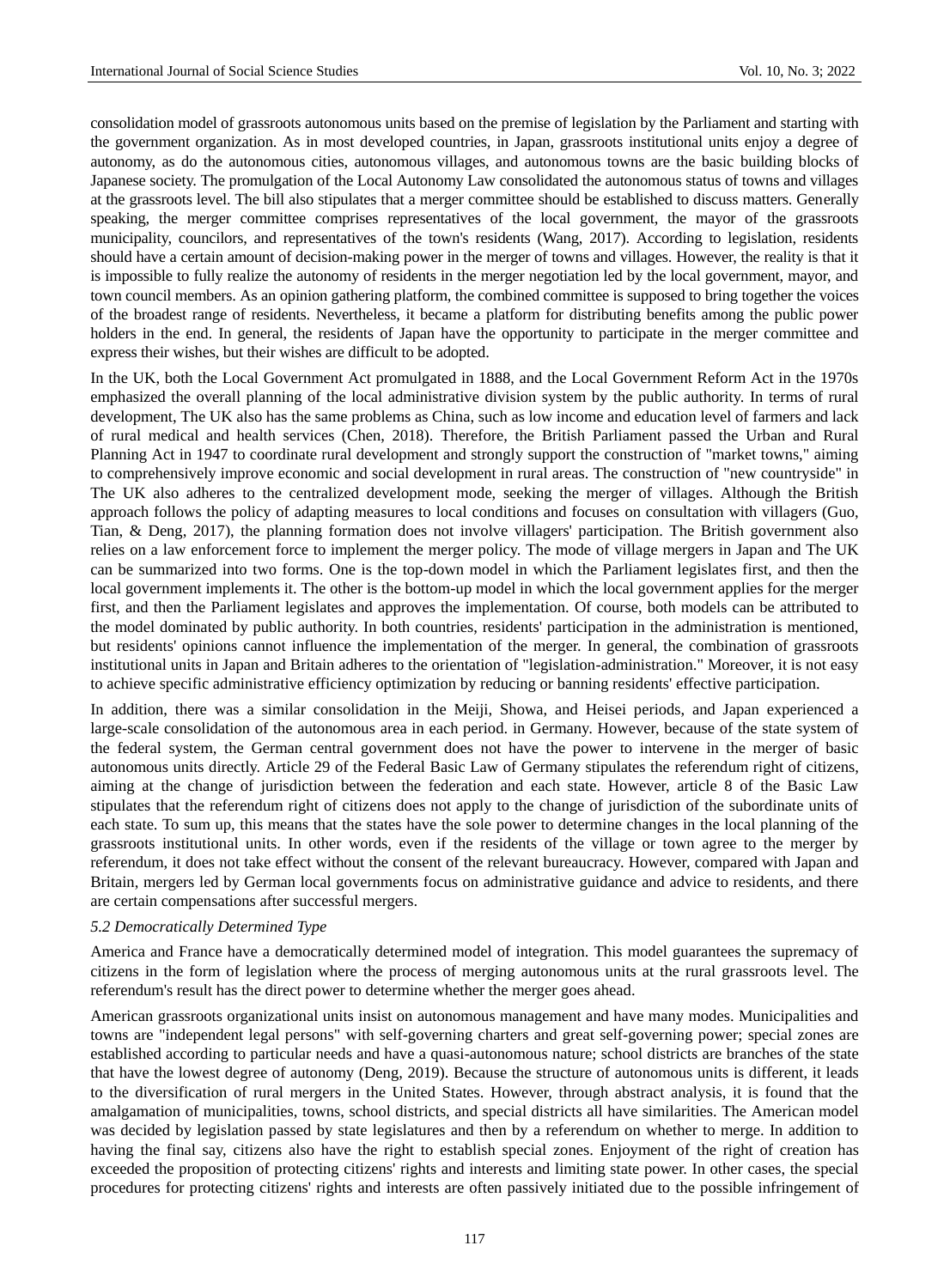state actions on citizens' rights and interests. However, the decision of American citizens on the merger of basic institutional units is citizens' active compression of state power. It can be seen that residents living in the basic autonomous units of the United States have a great deal of autonomy over the merger of municipalities, towns, and school districts. These rights stem from America's long tradition of self-government at the grassroots level, and citizens' right to autonomy reflects the country's respect for citizens' due rights. So, it the most important that the organizational structure and leadership of autonomous units can be changed without the intervention of state power. However, under the Federal system of the United States, excessive local autonomy may affect the acquisition of general national interests.

France has long been optimistic about city and town mergers. Although the reform of the municipal system began in 1890, the progress has been slow. It was not until the 1960s that France began to accelerate the consolidation of small towns after the "administrative problem" of declining local vitality caused by mass migration to cities (Deng & Guo, 2019). The French government's Law of Town Mergers and Restructuring in the 1970s symbolized radical reform. France also adopts a similar approach to the United States. Although Parliament prioritizes legislation, it insists on democratic voting as the final result. Unlike the United States, France has added various procedural designs to the merger process. Although these procedures have greatly guaranteed the mutual realization of national and citizens' interests, they have also caused a tremendous waste of administrative efficiency.

#### *5.3 Internalization of Foreign Practice*

Generally speaking, whether the merging mode of grassroots institutional units is dominated by public power or democratically selected, the above countries all adhere to the practice mode of prioritizing legislation and procedures. This measure has enlightening significance in establishing necessary legal rules and strict administration of the law in China. Among several countries, Germany is the only one that explicitly grants each federal subject the right to decide the merger of subordinate towns and villages in its introductory Law text. In addition, Japan, the United States, France, and Britain all regulate rural mergers through special parliament legislation. The national level provides macroscopic legal supply for merging autonomous units such as towns and villages. Then the residents, towns, and villages or select units decide whether to carry out the merger according to the specific situation of the region.

It can be seen that the above-developed countries take special legislation as the basic premise for the village merger. Based on Chinese and Western legal culture, the difference between the government administration concept and the reality is driven by the goal of rural revitalization. Therefore, China cannot simply apply the western model of "all government actions are legislated by parliament," The National People's Congress legislates all administrative matters. However, it involves the transfer of land rights and interests, the change of property rights, and the enjoyment of freedom of migration. Therefore, high-level legal norms must guide the whole situation. At present, waiting for The State Council to issue administrative regulations may be the final way to solve the problem of rural integration. At the same time, it should also be understood that the reasonable solution to the problems caused by the combination of village and residence should be actively explored under the current legal resources to regulate.

All the countries mentioned in this paper generally agree that the consolidation of grassroots institutional units is beneficial to solving the scattered distribution of rural residential areas, backward development, and low economic levels. However, several countries have taken widely divergent views on whether to give villagers the right to veto local government policies on rural integration. For example, Japan, Germany, and the UK have introduced mandatory provisions in their legislation to prioritize public social interest over grassroots democracy and autonomy. On the contrary, the United States and France emphasize democracy and freedom and oppose the state's coercive power in a rural merger. In modern times, the cognition of the state's power is that the state should play the role of a night watchman and should not interfere excessively in the affairs that citizens can self-determine. However, with the expansion of the market and economic development, especially the enthusiasm of civic groups may drown their rationality, resulting in the loss of the overall rights and interests of the society, such as several crashes on Wall Street. Therefore, it is necessary to intervene from national rationality.

In contrast, in the category of civil autonomy, state power has squeezed the most basic and crowded out rights of citizens to the smallest corners. In modern times, the state can no longer extend its dominance to the lowest levels of society, even if the state acts in the public interest and should give citizens the absolute right to vote. In short, public value-oriented policies must not be allowed to become the tyranny of the minority. Modern government theory emphasizes that the transfer of rights is the premise of the emergence of government, so the relationship between citizens and the state is not contradictory from the beginning.

## **Recommendations**

In the village combination, the local villagers oppose the administrative measures of the local government because the villagers have not obtained the protection of their rights from the government. If the local government pays attention to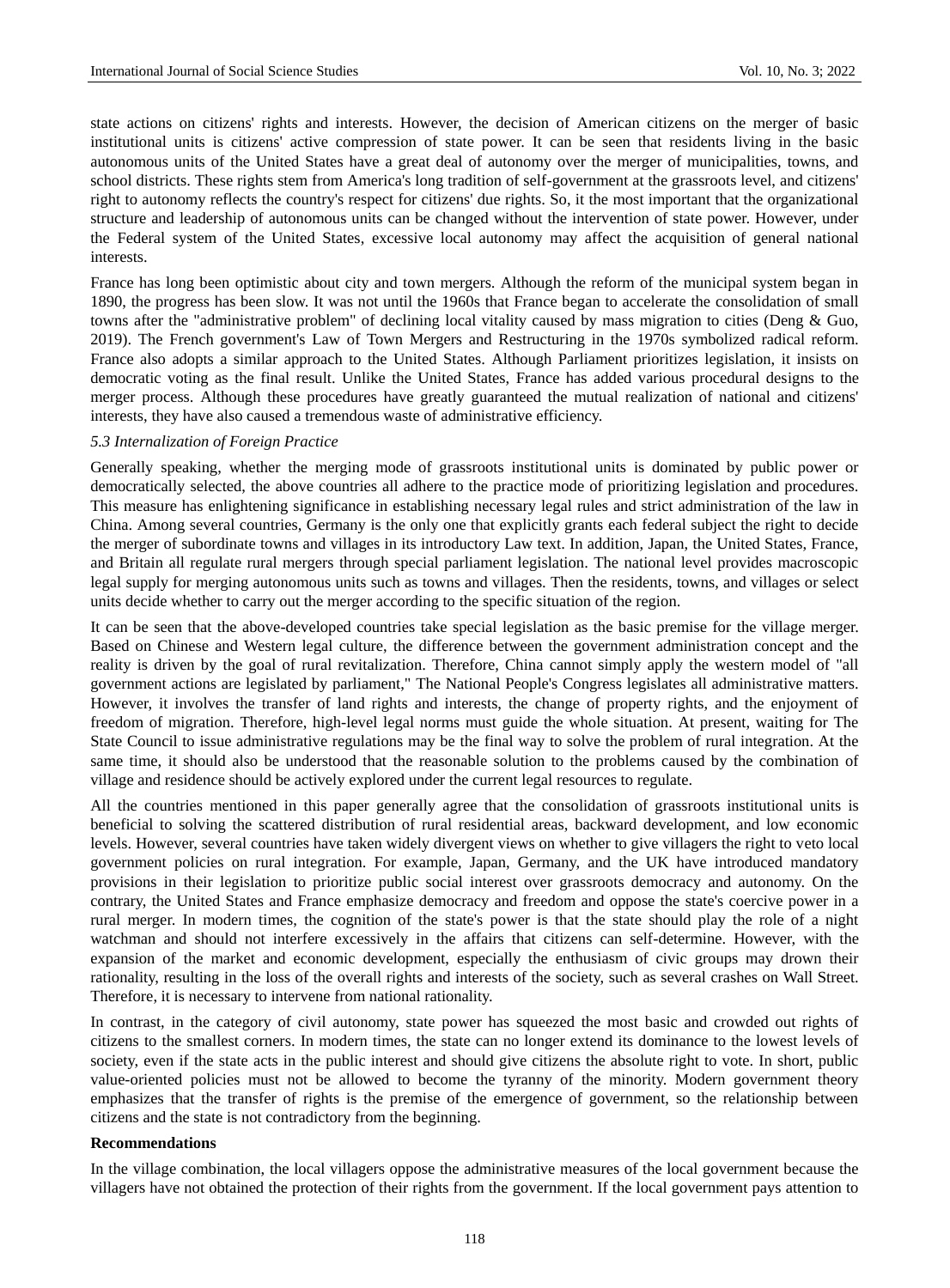the balance of rights and interests between villagers and local governments, the current contradictions will not exist. The governance of democratic countries implements the mode of integration of government management and grassroots autonomy. Village combination is the practice of rural grassroots institutional unit reform in China. The Chinese government should actively give play to the function of the grassroots self-government system and practice socialist democracy. The citizen-led model that the United States and France insist on in the merger of grassroots institutional units should be the primary reference for China. The key lesson is that the Chinese government should give villagers the final decision on whether to participate in the integration.

#### **Fund**

Graduate Research Fund Project of Guizhou Province in 2021 "Research on the Innovation of Guizhou Rural Environmental Governance Mode and Ecological Civilization Construction under the Background of Rural Revitalization"(YJSKYJJ〔2021〕014)

# **References**

- Cao, J. J. (2016). To realize the coordinated development strategy from the industry-financed agriculture to industry and agriculture. *Academic Journal of Zhongzhou, 38*(11), 24-28.
- Chang, Z. Z., & Liu, Y. Z. (2021). Alienation of government: led village mergence based on the Smith model: reflection and Solution. *Journal of Hebei Agricultural University(Agriculture & Forestry Education), 23*(04), 71-77.
- Chen, R. A. (2018). British and American rural regional planning experience and its enlightenment to China's rural revitalization. *World Agriculture, 40*(06), 24-28.
- Cui, H. Z. (2020). The causes, effects and relevant suggestions of village combination. *China Development Observation, 16*(Z6), 73-76.
- Deng, D. C., & Guo, R. M. (2019). Beyond ''merger'': the ''third way'' to reorganize basic rural units: taking the United States, France, and Australia as research objects. *Study & Exploration, 41*(11), 40-46+195.
- Deng, D. C. (2019). ''Merger wave'': reorganization of rural basic institutional units and democratic disputes: a case study of rural grassroots institutional units in developed countries. *Shandong Social Sciences, 33*(01), 61-68.
- Fang, S. K. (2019). Legal perfection of land expropriation system: taking the draft amendment of land administration law as the object of analysis. *Law Science Magazine, 40*(04), 1-12.
- Guo, W. X. X., Tian, S. M., & Deng, R. (2017). Experience and enlightenment of rural regional planning in developed countries. *China Economist, 29*(02), 107-108.
- Guo, Z. F., Li, L., & Wu, L. J. (2017). Village spatial reconstruction and rural grassroots social governance: a sociological interpretation of the effects, problems and causes of village merger. *Study and Practice, 24*(01), 85-95.
- He, G. H. & Wang, C. (2021). Research on the plight and countermeasures of farmers' rights and interests protection under the background of integration villages. *Economic Research Guide, 17*(13), 25-27.
- Hu, R. E. (2013). Main procedural issues in collective land expropriation. *Journal of Henan University of Economics and Law, 28*(04), 73-77.
- Jia, K., & Liang, J. (2015). The land finance and the reform of land system in the view of marketization and urbanization. *Reform, 31*(05), 67-81.
- Jiao, B. F., & Sun, B. B. (2008). The city-town-village mergence and the effects on the development of Japanese rural area. *Contemporary Economy of Japan, 27*(05), 40-46.
- Li, Z. H., & Bi, Y. J. (2014). Discussion on the basic issues of urban and rural overall planning and village integration in the framework of urban and Rural planning Law. *Journal of the Party School of Fuzhou, 21*(01), 56-58.
- Li, Z. Y., & Yang, J. (2022). The dynamic mechanism and internal logic of village consolidation in the process of rural governance modernization since the new century. *Journal of Social Science of Hunan Normal University, 51*(02), 36-54.
- Li, Z. Y., & Zhang, G. X. (2021). The integration of villages and the internal logic under the policy of linking the increase and decrease of urban and rural land. *Socialism Studies ,43*(06), 124-132.
- Lin, J., & Tang, H. D. (2017). Strengthen the system for managing and protecting cultivated land. *China Land, 24*(04), 10-11.
- Liu, A. Q. (2021). Problems existing in the function fulfillment of village committee and countermeasures. *Shanxi Agricultural Economy, 28*(17), 174-175.